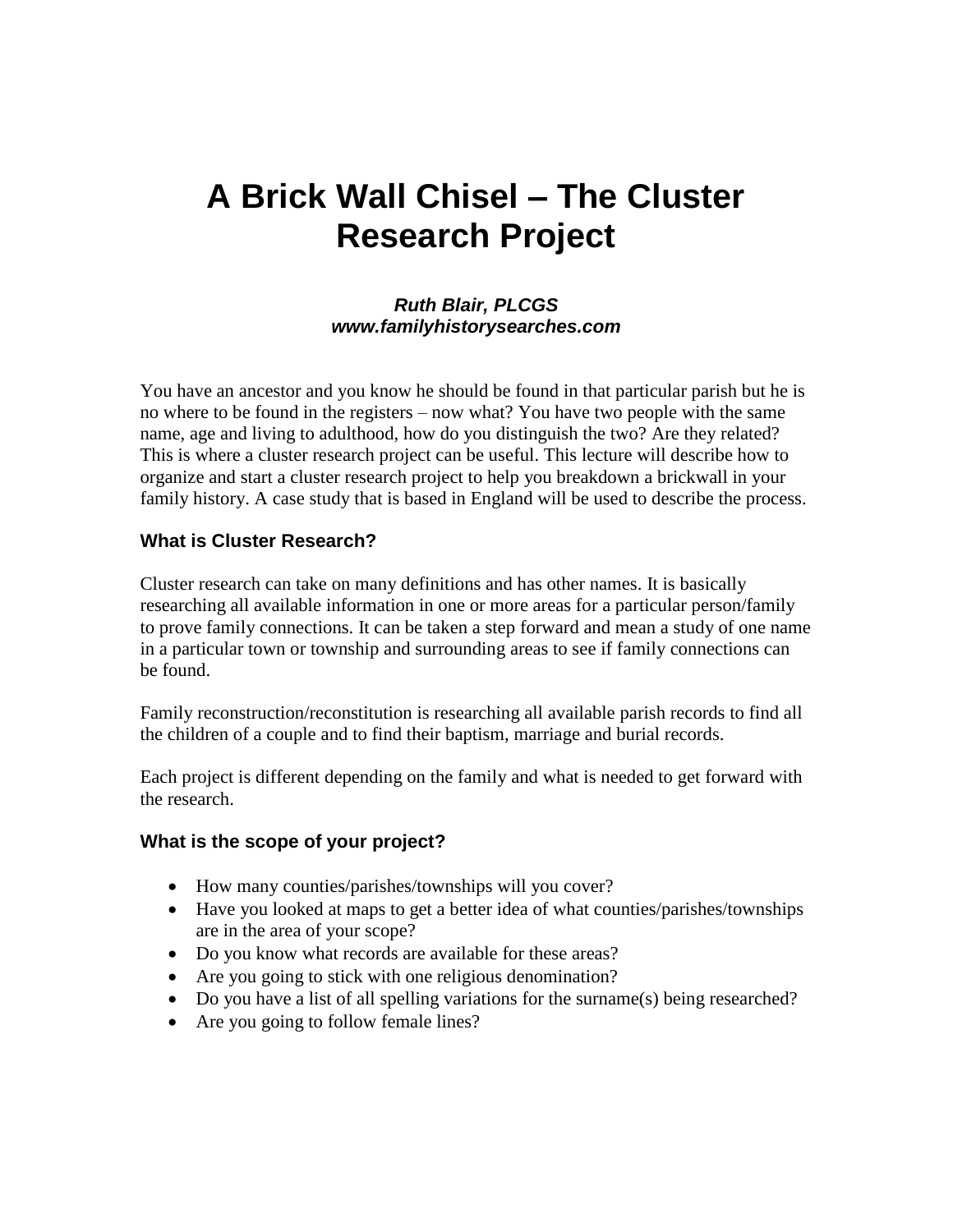## **How are you going to organize the data?**

- A new file in your family tree software
- A spreadsheet program
- A word processing program
- Files and paper
- Other

#### **How are you going to record the information?**

- Source citations
- Distinguishing people with the same name
- Set up and naming of database fields
- How are you going to deal with negative results, missing records or gaps in records?
- Are you going to carry a computer or notebook to repositories to record the data?
- How will you organize the data on the computer or in the notebook during the collection process?

## **How to try to distinguish between two people with the same name**

- Marry them off
- Kill them off
- Migration
- Names
- Dates
- Occupation
- Residence and land records
- Kinship